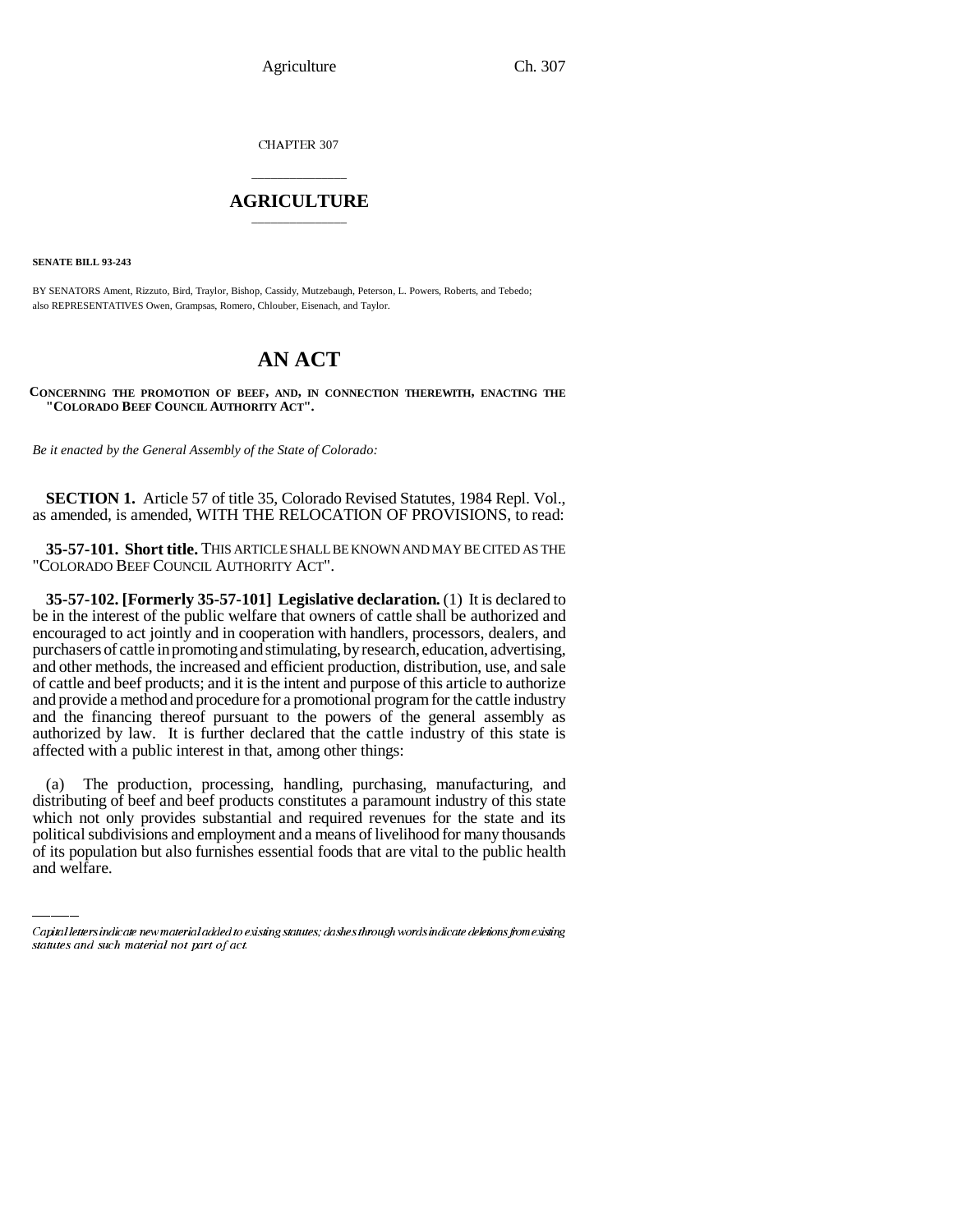### Ch. 307 Agriculture

(b) Stabilization, maintenance, and expansion of the cattle industry of Colorado, and of the state, nationwide, and foreign markets for its products, are necessary to assure the consuming public an adequate supply of foods which are indispensable in a proper human diet, to protect, for the state and its political subdivisions, a necessary source of tax revenue, to provide and maintain an adequate standard of living for a great segment of the population of this state, to maintain proper wage scales for those engaged in the cattle industry, and to maintain existing employment.

(c) The essentiality of beef and beef products in proper human nutrition and to the maintenance of a high level of public health is such as to require that the public be made thoroughly aware thereof and be protected against misrepresentation and deception by the dissemination of accurate and scientific information relative to the healthful qualities of beef and beef products, their various classifications, the food values, and industrial and medicinal uses thereof; the methods, care, and precautions necessary to their proper production, processing, manufacture, and distribution; the necessary costs and expenses thereof; and the necessity and desirability on the part of the public of using and consuming beef and beef products of the highest standards of quality.

(2) The purposes of this article are:

(a) To enable the cattle industry, with the aid of the state, to protect their right to market, to develop, maintain, and expand the state, nationwide, and foreign markets for beef and beef products produced, processed, or manufactured in this state, and the use and the consumption of such beef and beef products therein;

(b) In aid, but not in limitation, of the purpose in paragraph (a) of this subsection (2), to authorize and enable the board to formulate and effectuate, directly or in cooperation with other agencies and instrumentalities specified in this article, sales stimulation and consumer or other educational programs designed to increase the use and consumption of beef and beef products;

(c) To provide funds for the administration and enforcement of this article by voluntary contributions to be collected in the manner prescribed in this article.

**35-57-103. Definitions.** AS USED IN THIS ARTICLE, UNLESS THE CONTEXT OTHERWISE REQUIRES:

(1) "AUTHORITY" MEANS THE COLORADO BEEF COUNCIL AUTHORITY CREATED BY SECTION 35-57-104 (1).

(2) "BOARD" OR "BEEF BOARD" OR "BEEF COUNCIL" MEANS THE BOARD OF THE COLORADO BEEF COUNCIL AUTHORITY CREATED BY SECTION 35-57-104 (1).

**35-57-104. Colorado beef council authority - creation.** (1) THERE IS HEREBY CREATED THE COLORADO BEEF COUNCIL AUTHORITY, WHICH SHALL BE A BODY CORPORATE AND A POLITICAL SUBDIVISION OF THE STATE. THE AUTHORITY SHALL NOT BE AN AGENCY OF STATE GOVERNMENT, NOR SHALL IT BE SUBJECT TO ADMINISTRATIVE DIRECTION BY ANY STATE AGENCY EXCEPT: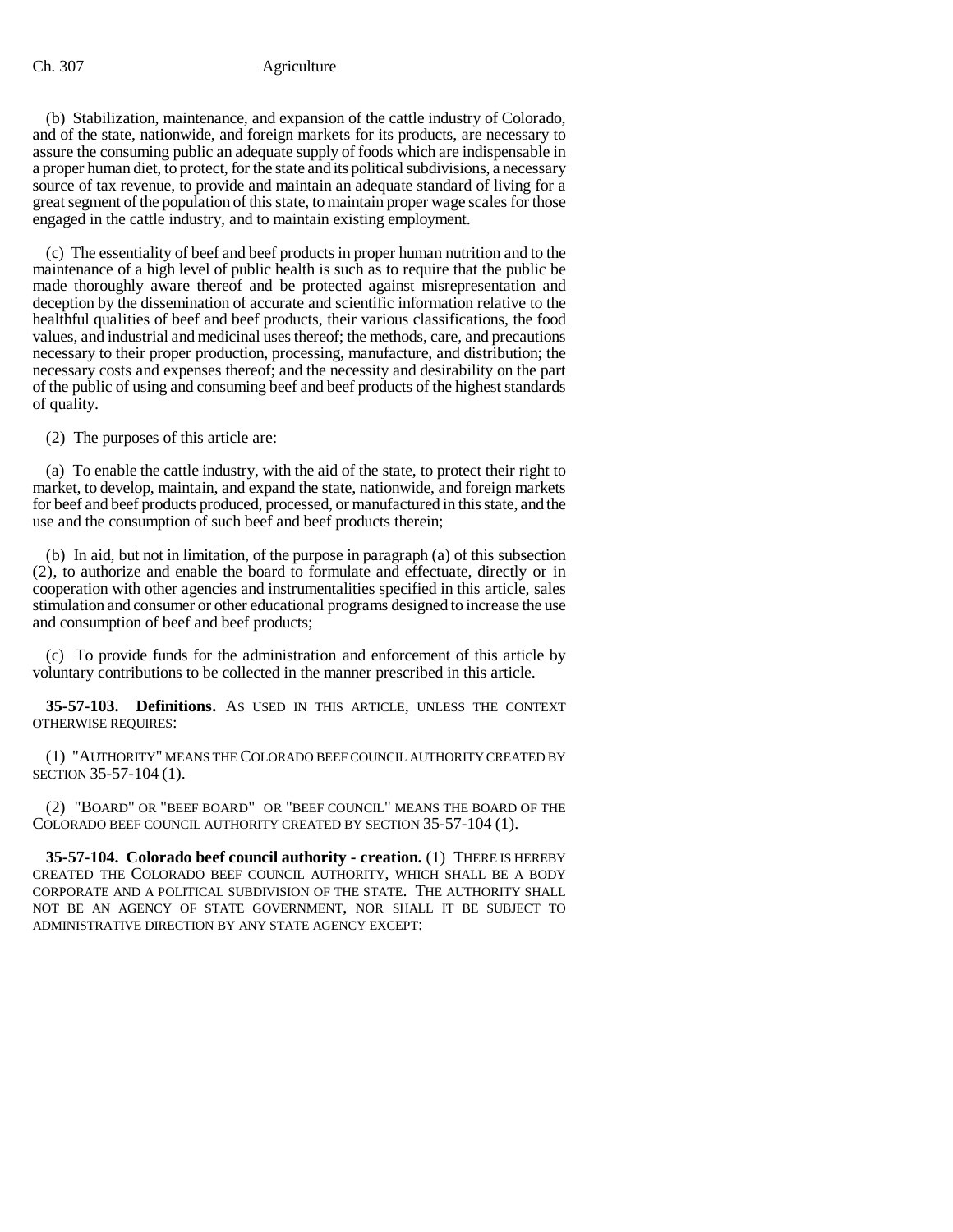(a) AS PROVIDED IN THIS ARTICLE;

(b) FOR PURPOSES OF THE "COLORADO GOVERNMENTAL IMMUNITY ACT", ARTICLE 10 OF TITLE 24, C.R.S.;

(c) FOR PURPOSES OF INCLUSION IN THE RISK MANAGEMENT FUND AND THE SELF-INSURED PROPERTY FUND AND BY THE DIVISION OF RISK MANAGEMENT PURSUANT TO PART 15 OF ARTICLE 30 OF TITLE 24, C.R.S.

**35-57-105. [Formerly 35-57-102] Colorado beef council authority - board of directors.** (1) There is hereby created the Colorado beef board, which may also be known as the Colorado beef council, referred to in this article as the "board", THE POWERS OF THE AUTHORITY SHALL BE VESTED IN THE BOARD OF DIRECTORS OF THE COLORADO BEEF COUNCIL AUTHORITY, which shall be composed of:

(a) Two persons who raise, breed, or grow cattle or calves for beef production;

(b) Two persons who are actively engaged in the business of feeding cattle and operating a feedlot;

(c) Two persons actively engaged in the processing, slaughtering, handling, or marketing of beef;

(d) One person engaged in the production, on a dairy farm, of fluid milk and the selling of dairy cattle for beef;

(e) One person actively engaged in the processing and distribution of beef or beef products.

(2) The governor shall appoint the members of the board. In making such appointments, the governor shall take into consideration nominations and recommendations made to him by organizations who represent, or who are engaged in, the same type of production or business as the person so nominated or recommended for appointment as a member of the board. Each member shall continue in office until his SUCH MEMBER'S successor is appointed and qualified. The terms of no two members from the same industry shall expire on the same year.

(3) The Colorado beef board created by this section shall comprise a part of the division of brand inspection in the department of agriculture.

**35-57-106. [Formerly 35-57-103] Qualifications of members.** (1) Each member of the board shall have the following qualifications which shall continue during his THE MEMBER'S term of office:

(a) Each shall be a citizen of the United States.

(b) Each shall be a bona fide resident of the state of Colorado.

(c) Each shall demonstrate through membership in a producers' organization, or an organization representing this type of production or business, or public service or otherwise, an active interest in the development of the beef industry of Colorado.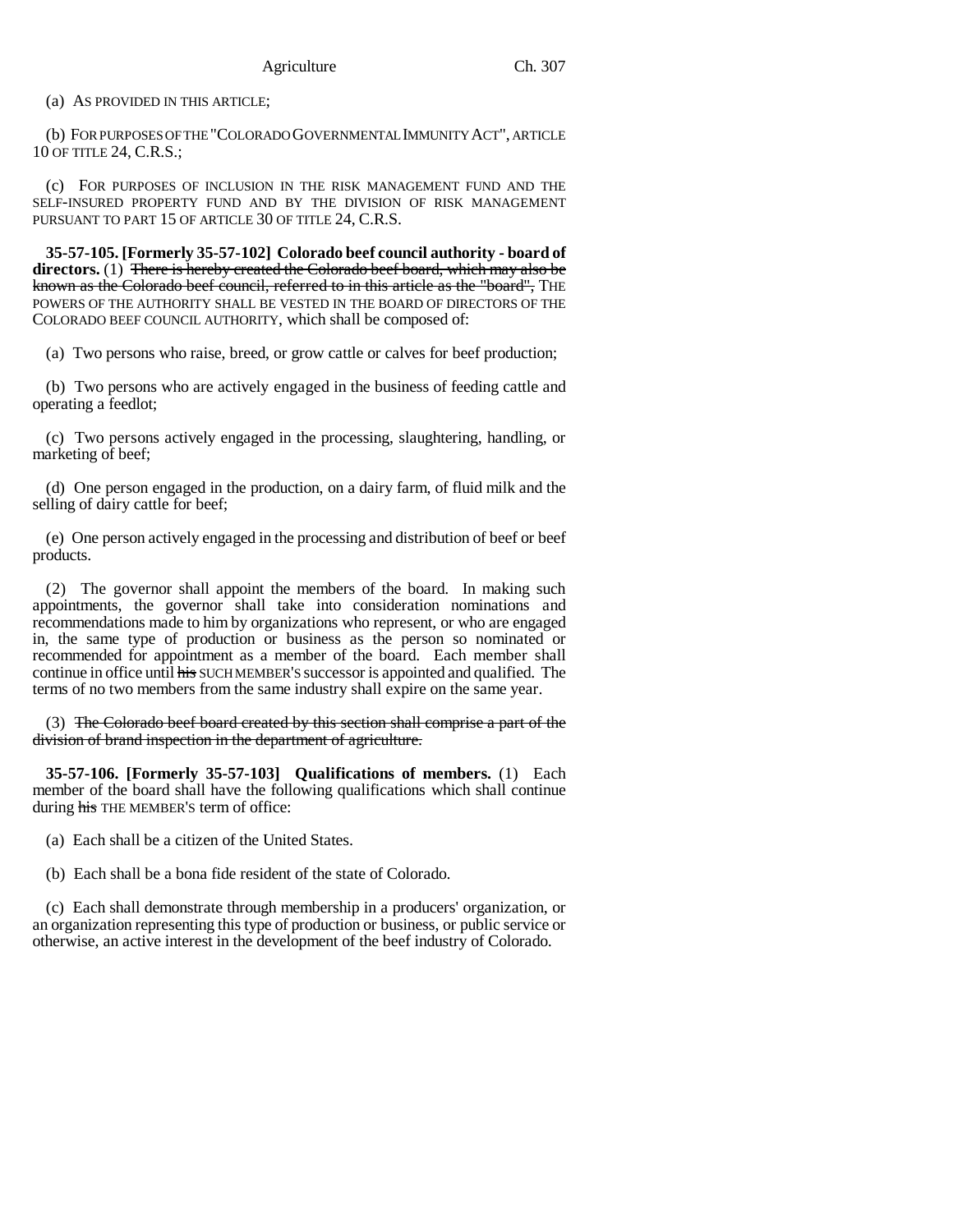#### Ch. 307 Agriculture

(d) Each shall be actively engaged in the type of production or business which  $he$ THE MEMBER will represent on the board for a period of at least five years and shall derive a substantial proportion of his SUCH MEMBER'S income from that type of production or business. Each shall be a contributor to the Colorado beef board.

(e) No more than one-half of the board shall be affiliated with one political party.

**35-57-107. [Formerly 35-57-104] Terms of members.** (1) The governor shall appoint members to the board as follows: Two members for a terms ending July 1, 1966; two members for a terms ending July 1, 1967; two members for a term ending July 1, 1968; two members for a term ending July 1, 1969. THE MEMBERS OF THE COLORADO BEEF BOARD WHO ARE IN OFFICE ON JULY 1, 1993, SHALL COMPRISE THE ORIGINAL BOARD OF THE BEEF COUNCIL AUTHORITY, AND THEIR INITIAL TERMS ON THE BEEF COUNCIL AUTHORITY SHALL END AT THE SAME TIME AS THE TERMS TO WHICH THEY WERE APPOINTED ON THE COLORADO BEEF BOARD PRIOR TO JULY 1, 1993.

(2) On the expiration of the term of a member of the board,  $\overline{his}$  THAT MEMBER'S successor shall be appointed by the governor for a term of four years; except that, in case of a vacancy, the governor shall appoint a person who shall serve for the unexpired term.

**35-57-108. [Formerly 35-57-105] Declaring office of member vacant.** The governor shall immediately declare the office of any member of the board vacant whenever he THE GOVERNOR finds that: The member no longer is actively engaged in the type of beef or dairy production or business he THE MEMBER was engaged in at the time of his THE MEMBER'S appointment; the member has become a resident of another state; the member is unable to perform the duties of his THE office.

**35-57-109. [Formerly 35-57-106] Removal of member.** (1) The governor may remove any member of the board for inefficiency, neglect of duty, or misconduct in office or when the segment of the industry which he THE MEMBER represents fails or elects not to pay its equitable share relating to the promotion of beef. Such member shall be entitled to a public hearing after serving upon him SUCH MEMBER, ten days before the hearing, a copy of the charges against him THE MEMBER, together with the notice of the time and place of the hearing. At the hearing, the member shall be given an opportunity to be heard in person or by counsel and shall be permitted to present evidence to answer the charges and explain the facts alleged. against him.

(2) In every case of removal, the governor shall file in the office of the secretary of state a complete statement of all charges against the member, and his THE GOVERNOR'S findings thereon, together with a record of the entire proceedings had in connection therewith.

**35-57-110. [Formerly 35-57-107] Expenses of members.** Members, officers, and employees of the board may receive their actual and necessary travel and other expenses incurred in the performance of their official duties. The board shall adopt uniform and reasonable regulations governing the incurring and paying of such expenses.

**35-57-111. [Formerly 35-57-108] Meeting place.** The board shall establish a meeting place anywhere within this state, but the selection of the location shall be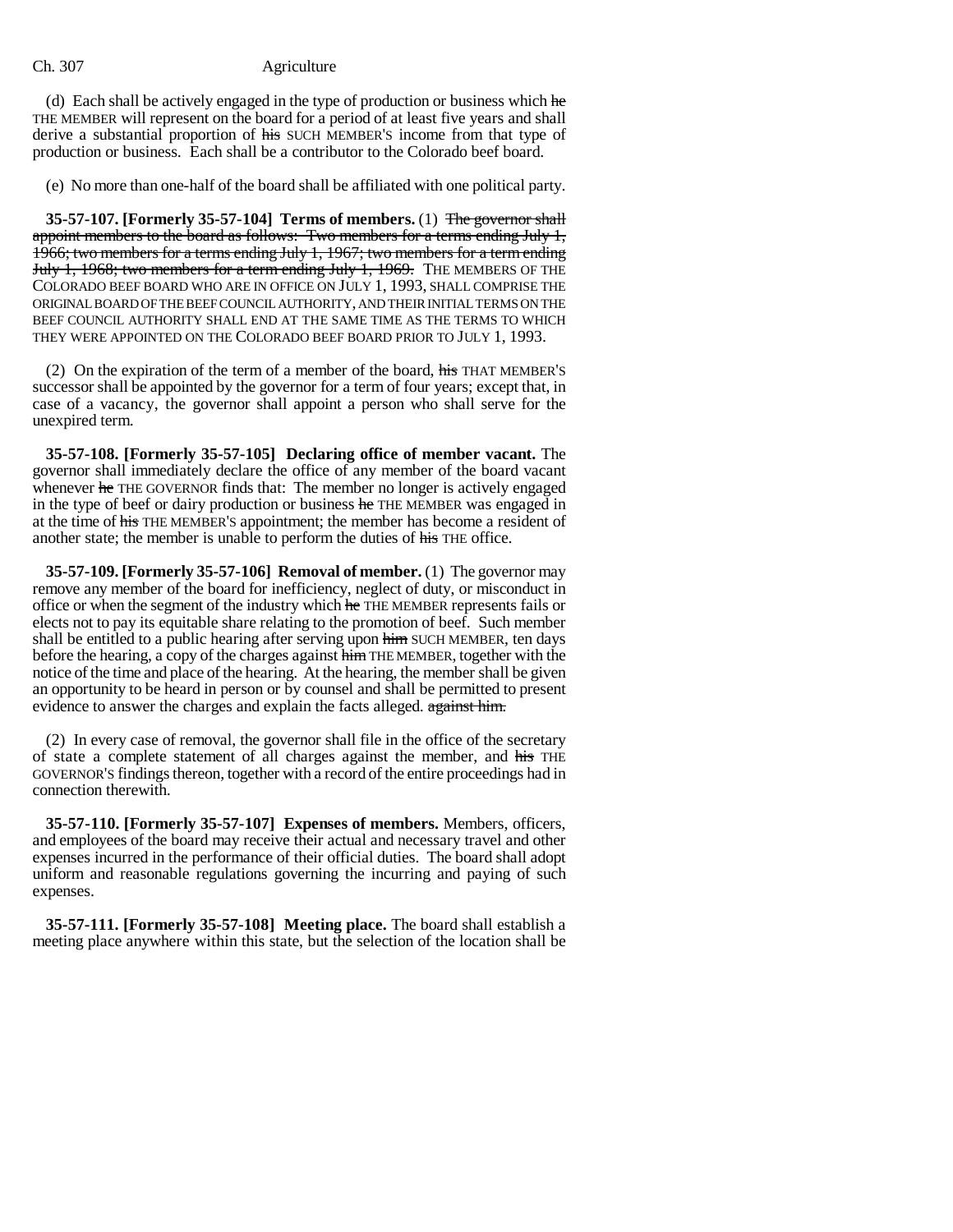guided by consideration for the convenience of the majority of those most likely to have business with the board or to be affected by its acts.

**35-57-112. [Formerly 35-57-109] Meetings.** The board shall elect a chairman CHAIRPERSON from among its members and a secretary-treasurer who may or may not be from among its members. It shall adopt a general statement of policy for guidance. The board shall meet regularly once each six months and at such other times as called by the chairman CHAIRPERSON. The chairman CHAIRPERSON may call special meetings at any time and shall call a special meeting when requested by four or more members of the board.

**35-57-113. [Formerly 35-57-110] Duties and powers of the board.** (1) The board may:

(a) Conduct or contract for scientific research to discover and develop the commercial value of beef and beef products;

(b) Disseminate reliable information founded upon the research undertaken under this article, showing the uses or probable uses of beef and its products;

(c) Study state and federal legislation with respect to tariffs, duties, reciprocal trade agreements, import quotas, and other matters concerning the beef industry;

(d) Sue and be sued as a board, without individual liability, for acts of the board within the scope of the powers conferred upon it by this article;

(e) Enter into contracts which it deems appropriate to carry out the purposes of the board as authorized by this article;

(f) Borrow money, not in excess of its estimate of its revenue from the current year's contributions;

(g) Make grants to research agencies for financing special or emergency studies or for the purchase or acquisition of facilities necessary to carry out the purposes of the board as authorized by this article;

(h) Appoint subordinate officers and employees of the board and prescribe their duties and fix their compensation;

(i) Cooperate with any local, state, or nationwide organization or agency engaged in work or activities similar to that of the board, and enter into contracts with such organizations or agencies for carrying on joint programs;

(j) Act jointly and in cooperation with the federal government or any agency thereof in the administration of any program of the government or of a governmental agency deemed by the board as beneficial to the beef industry of this state, and expend funds in connection therewith if that program is compatible with the powers conferred by this article;

(k) Adopt, rescind, modify, or amend all proper regulations, orders, and resolutions for the exercise of its powers and duties;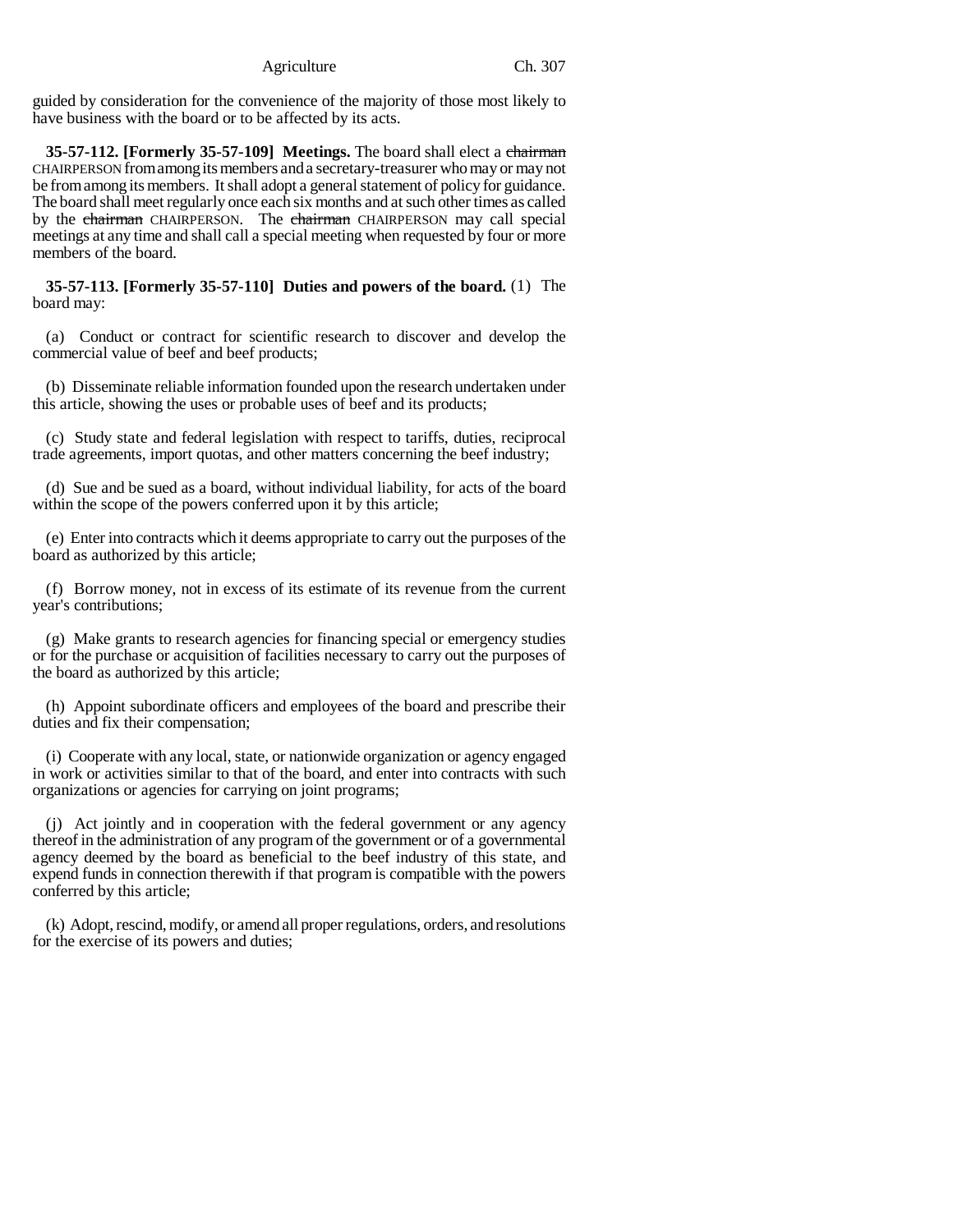### Ch. 307 Agriculture

(l) Enter into contracts for the promotion of beef and develop new markets through such promotion;

(m) RECEIVE AND HOLD FUNDS FOR AND ON BEHALF OF THE NATIONAL BEEF PROMOTION AND RESEARCH BOARD AS A QUALIFIED STATE BEEF COUNCIL PURSUANT TO THE BEEF PROMOTION AND RESEARCH ORDER, 7 C.F.R. 1260.172.

**35-57-114. [Formerly 35-57-111] Acceptance of grants and gifts.** The board may accept grants, donations, contributions, or gifts from any source for expenditures for any purpose consistent with the powers conferred on the board.

**35-57-115. [Formerly 35-57-112] Payments to national organizations.** From the contributions it receives, the board may pay or contribute to organizations such as, but not limited to, the national livestock and meat board to carry out work and programs approved by the board on a national basis.

**35-57-116. [Formerly 35-57-113] Rules and regulations.** The board is authorized to promulgate regulations necessary to carry out the intent and purposes of this article.

**35-57-117. [Formerly 35-57-115] Collection of contributions for purposes of this article - custody and disbursement.** (1) In order for the board to carry out the provisions and intent of this article, the state board of stock inspection commissioners, by and through the brand commissioner, shall collect a beef board fee on cattle and calves for which a brand inspection fee is also collected as provided in section 35-41-104 (5). For the period Commencing July 1, 1985, and ending June 30, 1986, the fee shall not exceed fifty cents per head; for the period commencing July 1, 1986, and ending June 30, 1987, the fee shall not exceed seventy-five cents per head; and, after July  $\overline{1}$ , 1987, JULY 1, 1993, the fee shall not exceed one dollar per head OR THE AMOUNT ASSESSED PURSUANT TO THE BEEF PROMOTION AND RESEARCH ORDER, 7 C.F.R. 1260.172, AS AMENDED, WHICHEVER IS GREATER.

(2) The additional fee is a contribution to and for the board ACTING AS A QUALIFIED STATE BEEF COUNCIL PURSUANT TO 7C.F.R. 1260.172 TO 1260.181 and shall be kept separate and distinct from other funds collected by the state board of stock inspection commissioners. At least once each two months, such contributions shall be transferred or paid over to the board, less a sum not in excess of three percent per head on each animal for which a contribution dollar is collected. for the fiscal year beginning July 1, 1989. During such fiscal year, a study shall be made by a committee comprised of one representative from the Colorado cattlemen's association, one representative from the Colorado cattle feeders association, one representative from the Colorado beef board, and one representative from the state board of stock inspection commissioners for the purpose of determining actual costs incurred by the state board of stock inspection commissioners for collecting such contribution fee for beef promotion. Based on the results of such study, the state board of livestock inspection commissioners shall set the amount which it shall retain from such fee to cover the costs of collection, which amount shall not exceed five cents from each contribution dollar for fiscal years 1990-91 and 1991-92 and seven cents for fiscal years beginning on and after July 1, 1992. In carrying out the purposes of this article, the board may coordinate its activities with any other state agency and may allocate such sums collected under this section as are necessary for such coordination.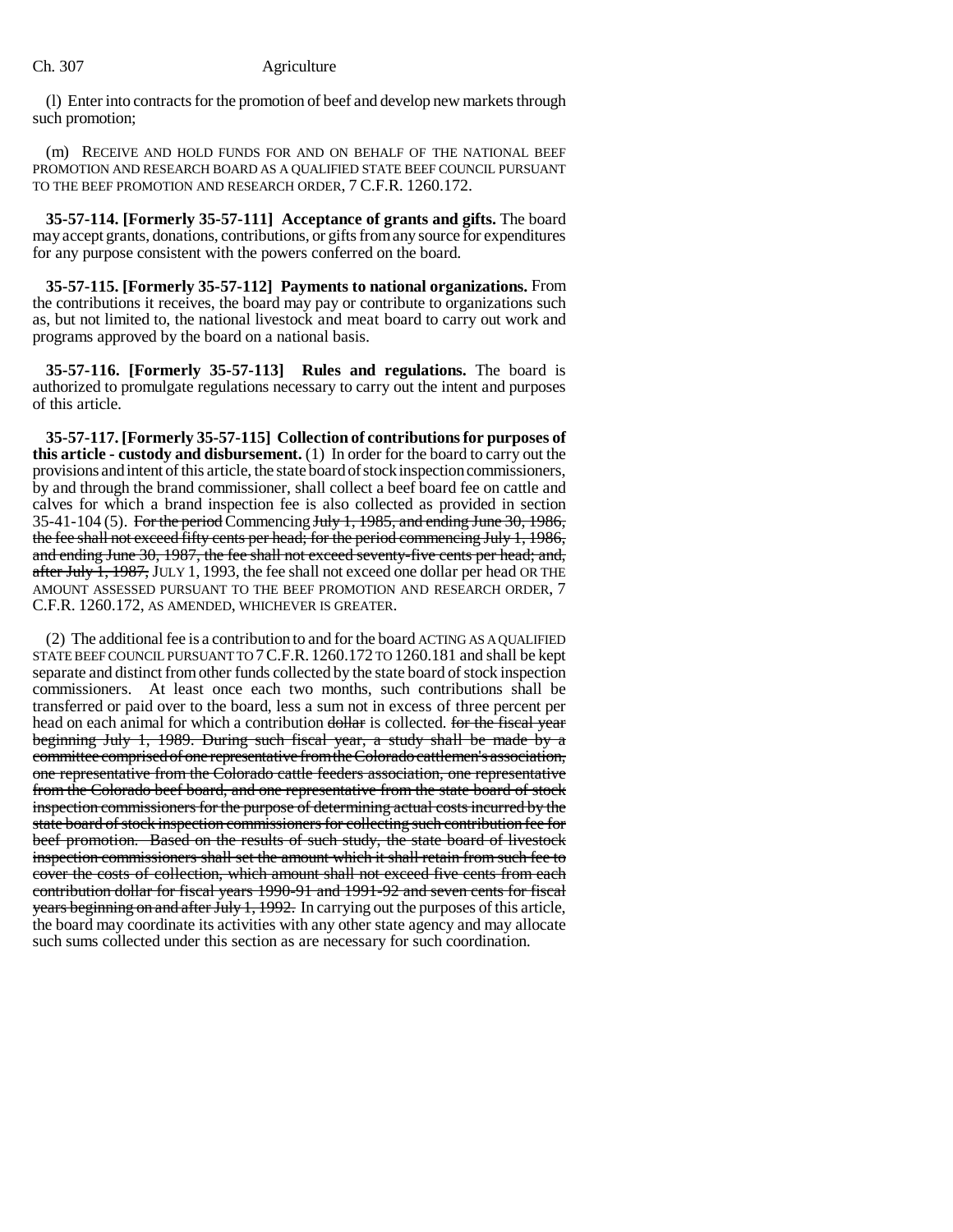(3) All moneys earned in interest on the moneys in the beef board fund shall be credited to the beef board fund.

**35-57-118. [Formerly 35-57-116] Collection procedure.** (1) The operators of all stockyards, slaughterhouses, packing plants, and livestock auction markets shall deduct from the proceeds of sale owed by them to the respective owners of animals the contributions as authorized by section 35-57-115 35-57-117.

(2) When an operator sends or gives any written statement to an owner or  $\frac{1}{115}$  SUCH OWNER'S agent relating to the proceeds owing such owner, the operator shall include a statement of the amount deducted from such proceeds for board purposes under section 35-57-115 35-57-117 and the amount deducted from such proceeds under article 53 of this title for brand inspection.

(3) In accordance with the provisions of subsection (1) of this section, operators shall promptly pay to the state board of stock inspection commissioners all contributions collected by them.

**35-57-119. [Formerly 35-57-117] Refunds.** (1) Any person who has paid a contribution at the time of brand inspection as required by section 35-57-115 35-57-117 shall be entitled to a prompt refund of such contribution from the board. Claim for refund shall be made to the Colorado beef board within ten days from the date of the brand inspection on a form furnished by the Colorado beef board.

(2) Notwithstanding any other laws to the contrary, and to carry out the intent of this section to insure ENSURE immediate refund, the board, except as provided by subsection (3) of this section, is authorized to promptly process claims for refund and shall make such refunds without the necessity of verification of payment by the applicant. The refund shall be based only on the signed statement of the refund claim and other information as is contained thereon unless other information or verification is required by subsection (3) of this section.

(3) The board, before processing and making a refund, may require any additional information or verification it deems necessary to determine the validity of the claim for refund. All persons who forward claims for refund shall keep pertinent records for a period of at least three years, which shall be available for audit by the board. The board may file an action to recover from any person a refund of contributions illegally obtained.

(4) Claim for refund shall be signed by the person who paid the contribution. Any person who files a fraudulent or false claim for refund, or who by any false pretenses obtains or attempts to obtain a refund not legally due him SUCH PERSON, or who signs a refund claim in the name of and for another person commits theft, as defined in section 18-4-401, C.R.S., and shall be punished accordingly.

**35-57-120. [Formerly 35-57-118] Payment of board money to authorized agent - deposits and withdrawals.** Any person authorized by the board to receive or disburse funds as provided in this article shall post with the board surety bond in an amount the board determines sufficient, the cost or premium to be paid by the board.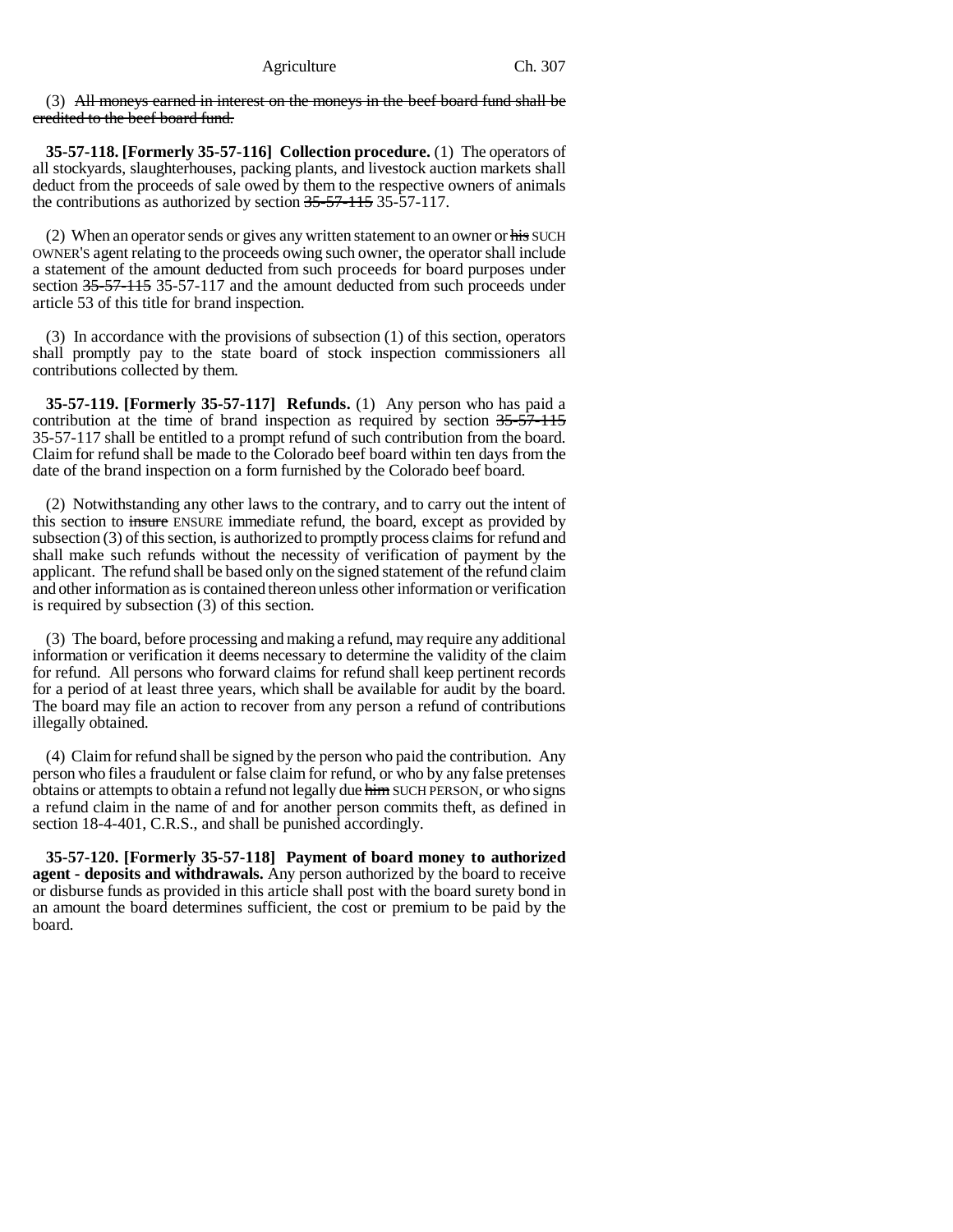**SECTION 2.** The introductory portion to 35-41-104 (5), Colorado Revised Statutes, 1984 Repl. Vol., as amended, is amended to read:

**35-41-104. Board's authority to impose fees and charges.** (5) In addition to the brand inspection fee, a Colorado beef board fee up to and not in excess of one dollar per head OR THE AMOUNT ASSESSED PURSUANT TO THE BEEF PROMOTION AND RESEARCH ORDER, 7 C.F.R. 1260.172, AS AMENDED, WHICHEVER IS GREATER, shall be collected on cattle and calves as a part of the brand inspection made on such animals under the same authority, at the same time and place, in the same manner, and upon the same animals which are subject to brand inspection and a brand inspection fee, except:

**SECTION 3.** 24-1-123 (4) (g) (II), Colorado Revised Statutes, 1988 Repl. Vol., is repealed as follows:

**24-1-123. Department of agriculture - creation.** (4) The department of agriculture shall consist of the following divisions:

 $(g)$  (II) The Colorado beef board, created by article 57 of title 35, C.R.S., and its powers, duties, and functions are transferred by a **type 1** transfer to the department of agriculture as a part of the division of brand inspection.

**SECTION 4.** 29-1-102 (13), Colorado Revised Statutes, 1986 Repl. Vol., as amended, is amended to read:

**29-1-102. Definitions.** As used in this part 1, unless the context otherwise requires:

(13) "Local government" means any authority, county, municipality, city and county, district, or other political subdivision of the state of Colorado; any institution, department, agency, or authority of any of the foregoing; and any other entity, organization, or corporation formed by intergovernmental agreement or other contract between or among any of the foregoing. The office of the county public trustee shall be deemed an agency of the county for the purposes of this part 1. "Local government" does not include the Colorado postsecondary educational facilities authority, the university of Colorado hospital authority, the Colorado student obligation bond authority, the Colorado health facilities authority, the Colorado housing and finance authority, the Colorado agricultural development authority, THE COLORADO BEEF COUNCIL AUTHORITY, the fire and police pension association, any public entity insurance or investment pool formed pursuant to state law, any county or municipal housing authority, any association of political subdivisions formed pursuant to section 29-1-401, or any home rule city or town, home rule city and county, cities and towns operating under a territorial charter, school district, or junior college district.

**SECTION 5.** 29-1-602 (5) (b), Colorado Revised Statutes, 1986 Repl. Vol., as amended, is amended to read:

**29-1-602. Definitions.** (5) (b) Except for purposes of section 29-1-603 (4), "local government" does not include the fire and police pension association, any county or municipal housing authority, any public entity insurance pool formed pursuant to state